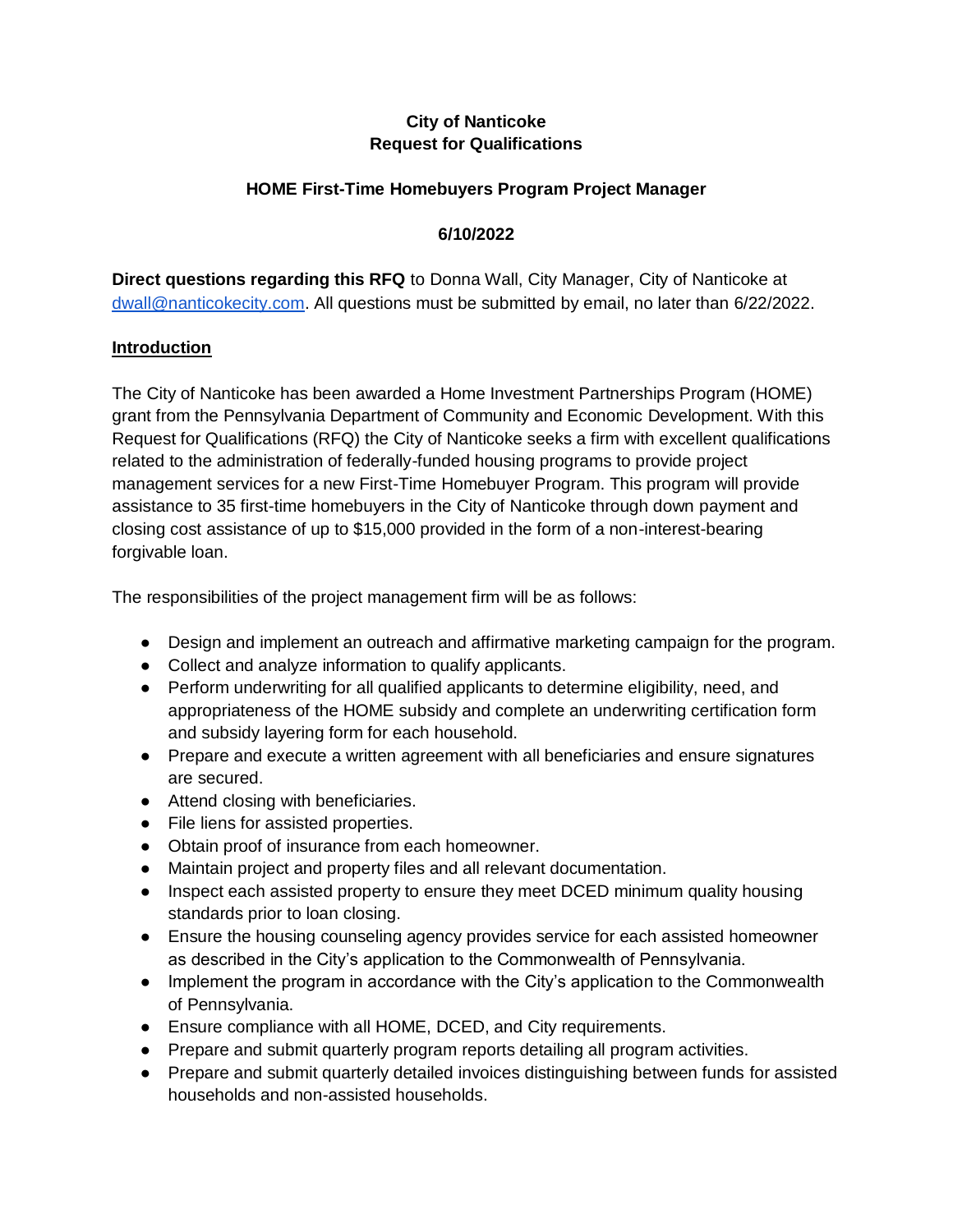● Advise the City of changes in federal or state regulations impacting the program design and update policies and procedures accordingly.

These services will be provided over a 15-month period following execution of a signed agreement between the City and the project management firm.

### **Statement of Qualifications**

The City of Nanticoke is seeking a project management firm to manage a new HOME-funded First-Time Homebuyers Program. Please aim to be thorough, but also keep your responses direct and relevant. We ask that, at a minimum, your Statement of Qualifications include the following:

## A. Cover Letter

The cover letter should highlight your experience, your capability, and your understanding of the HOME program. Identify and introduce the project firm and key personnel. If you will be partnering with other firms, please identify them and describe their anticipated contributions.

### B. Project Team

Identify key personnel and their roles and responsibilities related to this project. Describe the skills and project experience of these personnel that are most relevant to this project. Include resumes of key members of the team.

#### C. Approach to the Project

Describe how you expect to approach this project. How will your experience inform your strategy?

## D. Relevant Project Experience

Provide information on up to five projects that are relevant to this project.

## E. Capacity

Provide information about your firm and team's capacity to complete this project within the timeframe.

#### F. References

Provide at least three (3) references, including name, title, organization, telephone, and email address for previously executed projects of a similar scope. The reference must be able to speak of direct experience with the key team member(s) proposed for this project.

Qualifications must be submitted to Donna Wall, City Manager, City of Nanticoke at [dwall@nanticokecity.com](mailto:dwall@nanticokecity.com) by 6/29/22 at 3:00 p.m.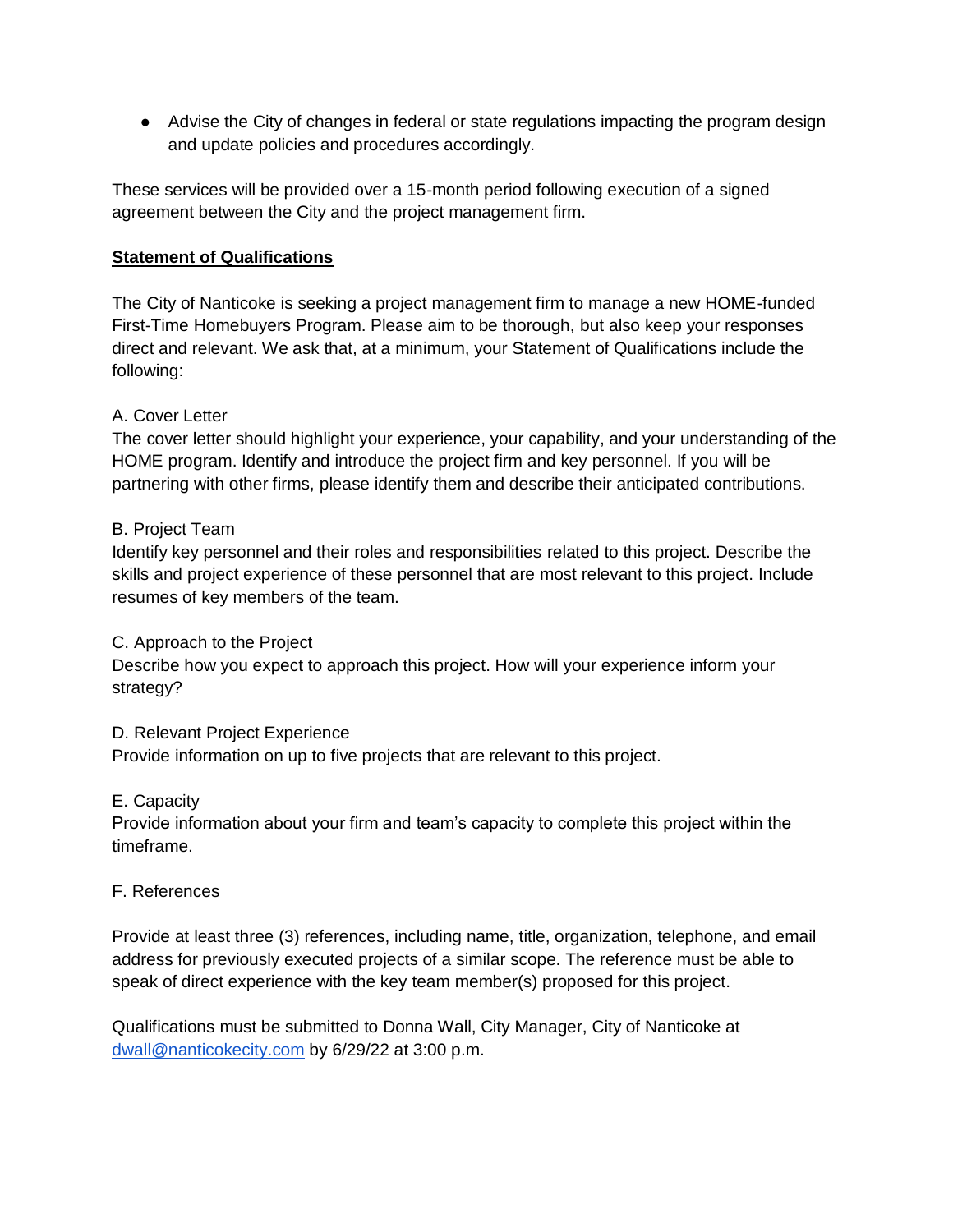## **Evaluation Criteria**

Statements of Qualifications will be evaluated according to the following criteria:

| <b>Criteria</b>                                                                  | <b>Maximum Points</b> |
|----------------------------------------------------------------------------------|-----------------------|
| Experience of the firm with HOME and other federally-<br>funded housing programs | 35                    |
| Relevant experience and knowledge of the project team                            | 35                    |
| Approach to the project                                                          | 15                    |
| Firm's capacity to implement the project within the<br>timeframe                 | 15                    |

#### **Selection Process**

The selection process will consist of two parts. The RFQ (Part 1) requires submission of a statement of qualifications, from which the City will select a shortlist of candidates. In Part 2, candidates on the City's shortlist will be asked to interview.

The City of Nanticoke reserves the right to amend or withdraw this RFQ, and to withdraw at any time from the process and negotiations with no recourse for any Applicant. The City reserves the right to adjust the timeline, and to waive minor deficiencies in meeting the stated requirements of the qualifications package. The City reserves the right to request additional information from Applicants.

The City is not liable to pay or reimburse any costs incurred by Applicants in the development, submission or review of qualifications packages.

All applications will generally be considered public records which are subject to public inspection.

In the event an Applicant considers its submittal as a proprietary trade secret or otherwise exempt from disclosure under the Public Records Act, the Applicant must designate its submittal as confidential. The City will withhold designated applications from public disclosure only if permitted by applicable law.

## **Timeline**

Questions must be submitted by 6/22/2022

Statements of Qualifications must be submitted by 6/29/2022 at 3:00 p.m.